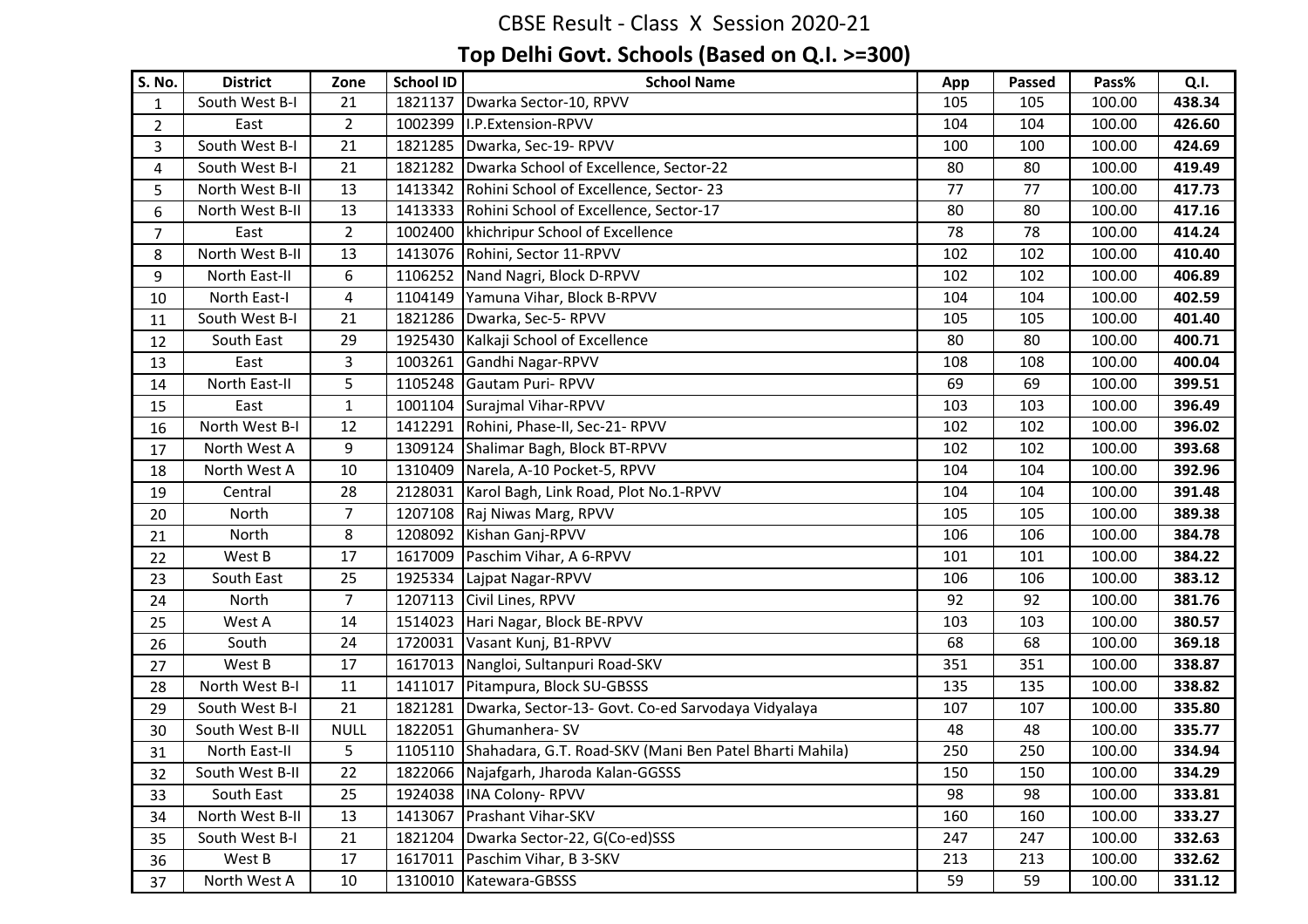| S. No. | <b>District</b> | Zone           | <b>School ID</b> | <b>School Name</b>                                         | App | <b>Passed</b> | Pass%  | Q.I.   |
|--------|-----------------|----------------|------------------|------------------------------------------------------------|-----|---------------|--------|--------|
| 38     | North           | $\overline{7}$ | 1207042          | Chabi Ganj, Kashmiri Gate-GGSSS                            | 86  | 86            | 100.00 | 330.99 |
| 39     | North West A    | 9              | 1309267          | Bakhtawarpur-SKV (BMS)                                     | 222 | 222           | 100.00 | 330.27 |
| 40     | South West B-II | 22             | 1822061          | Najafgarh, Dharampura-SKV                                  | 140 | 140           | 100.00 | 330.26 |
| 41     | West A          | 14             | 1514008          | Janakpuri, Block B, No.2-SBV (Shaheed Capt. Anuj Nayyar)   | 166 | 162           | 97.59  | 330.01 |
| 42     | South East      | 29             | 1925432          | Madanpur Khadar School of Excellence, J.J Colony, Phase-II | 79  | 79            | 100.00 | 329.92 |
| 43     | North           | $\overline{7}$ | 1207039          | Roop Nagar, No.1-GGSSS                                     | 244 | 244           | 100.00 | 329.47 |
| 44     | North West B-I  | 11             | 1411042          | Saraswati Vihar, Block A-GGSSS                             | 110 | 110           | 100.00 | 329.16 |
| 45     | South West B-II | 22             | 1822176          | Deendar Pur-Sarvodaya Kanya Vidalaya                       | 173 | 173           | 100.00 | 329.04 |
| 46     | North           | 8              | 1208027          | Quresh Nagar, GGSSS                                        | 26  | 26            | 100.00 | 328.81 |
| 47     | North           | $\overline{7}$ | 1207037          | Shakti Nagar, No.1-SKV                                     | 177 | 177           | 100.00 | 328.73 |
| 48     | South           | 24             |                  | 1923038 Mehrauli Ramanujan-SKV                             | 191 | 191           | 100.00 | 328.51 |
| 49     | North West A    | 10             | 1310041          | Khera Khurd-SKV                                            | 69  | 69            | 100.00 | 327.49 |
| 50     | South West B-II | 22             | 1822056          | Khaira-GGSSS                                               | 84  | 84            | 100.00 | 326.71 |
| 51     | North West B-I  | 11             | 1411178          | Sainik Vihar-G(Co-ed)SSS                                   | 122 | 122           | 100.00 | 326.44 |
| 52     | South West B-II | 22             | 1822262          | Dichaon Kalan- G Coed SV                                   | 224 | 224           | 100.00 | 326.03 |
| 53     | South           | 24             | 1923081          | Chattarpur, Acharya Tulsi SBV                              | 469 | 469           | 100.00 | 325.73 |
| 54     | South           | 24             | 1923061          | Sultanpur-SKV                                              | 199 | 199           | 100.00 | 325.36 |
| 55     | South West B-I  | 21             | 1821018          | Palam Enclave, No.1-SKV                                    | 233 | 233           | 100.00 | 325.34 |
| 56     | North West A    | 10             | 1310033          | Dariyapur Kalan-SKV (Updesh Kaur)                          | 89  | 89            | 100.00 | 324.94 |
| 57     | South West B-II | 22             | 1822002          | Najafgarh-S(Co-ed)V                                        | 159 | 159           | 100.00 | 324.87 |
| 58     | South West B-II | 22             | 1822027          | Paprawat-GGSSS                                             | 83  | 83            | 100.00 | 324.78 |
| 59     | South West B-II | <b>NULL</b>    | 1822048          | Ujwa-GGSSS                                                 | 21  | 21            | 100.00 | 324.05 |
| 60     | North West B-II | 13             | 1413027          | Sarvodaya Co-ed Vidyalaya Sec. 8 Rohini                    | 282 | 282           | 100.00 | 323.87 |
| 61     | South West B-II | <b>NULL</b>    | 1822003          | Surhera-SV                                                 | 158 | 158           | 100.00 | 323.37 |
| 62     | West A          | 14             | 1514018          | <b>Ashok Nagar-GGSSS</b>                                   | 131 | 131           | 100.00 | 323.04 |
| 63     | West B          | 17             | 1617021          | Nangloi-GGSSS                                              | 521 | 521           | 100.00 | 322.58 |
| 64     | West B          | 17             | 1617012          | Tikri Kalan-SKV                                            | 313 | 313           | 100.00 | 322.50 |
| 65     | South West B-II | <b>NULL</b>    | 1822040          | Kair-SKV                                                   | 38  | 38            | 100.00 | 322.08 |
| 66     | South West A    | 19             | 1719073          | Moti Bagh I-SKV                                            | 115 | 115           | 100.00 | 321.93 |
| 67     | South West B-I  | 21             |                  | 1821033 Shahabad Mohammadpur- SKV                          | 65  | 65            | 100.00 | 319.95 |
| 68     | North West B-II | 13             | 1413070          | Rohini, Sector 16, Pocket A-SKV                            | 312 | 312           | 100.00 | 319.64 |
| 69     | East            | $\mathbf{1}$   |                  | 1001110 Rajgarh Colony-SBV                                 | 173 | 173           | 100.00 | 319.33 |
| 70     | South           | 23             | 1923057          | Begumpur, MMTC/STC Colony-SKV                              | 86  | 86            | 100.00 | 319.29 |
| 71     | North East-I    | 4              | 1104027          | Yamuna Vihar, Block B, No.2-GGSSS                          | 348 | 348           | 100.00 | 319.26 |
| 72     | West A          | 14             | 1514019          | Janakpuri, Block B SKV                                     | 136 | 136           | 100.00 | 319.15 |
| 73     | East            | $\mathbf{3}$   | 1003027          | Gandhi Nagar, No.1-SKV                                     | 250 | 250           | 100.00 | 319.10 |
| 74     | West B          | 17             | 1617222          | Govt. Sarvodaya Kanya Vidyalaya, Shiv Ram Park, Nangloi    | 395 | 395           | 100.00 | 319.08 |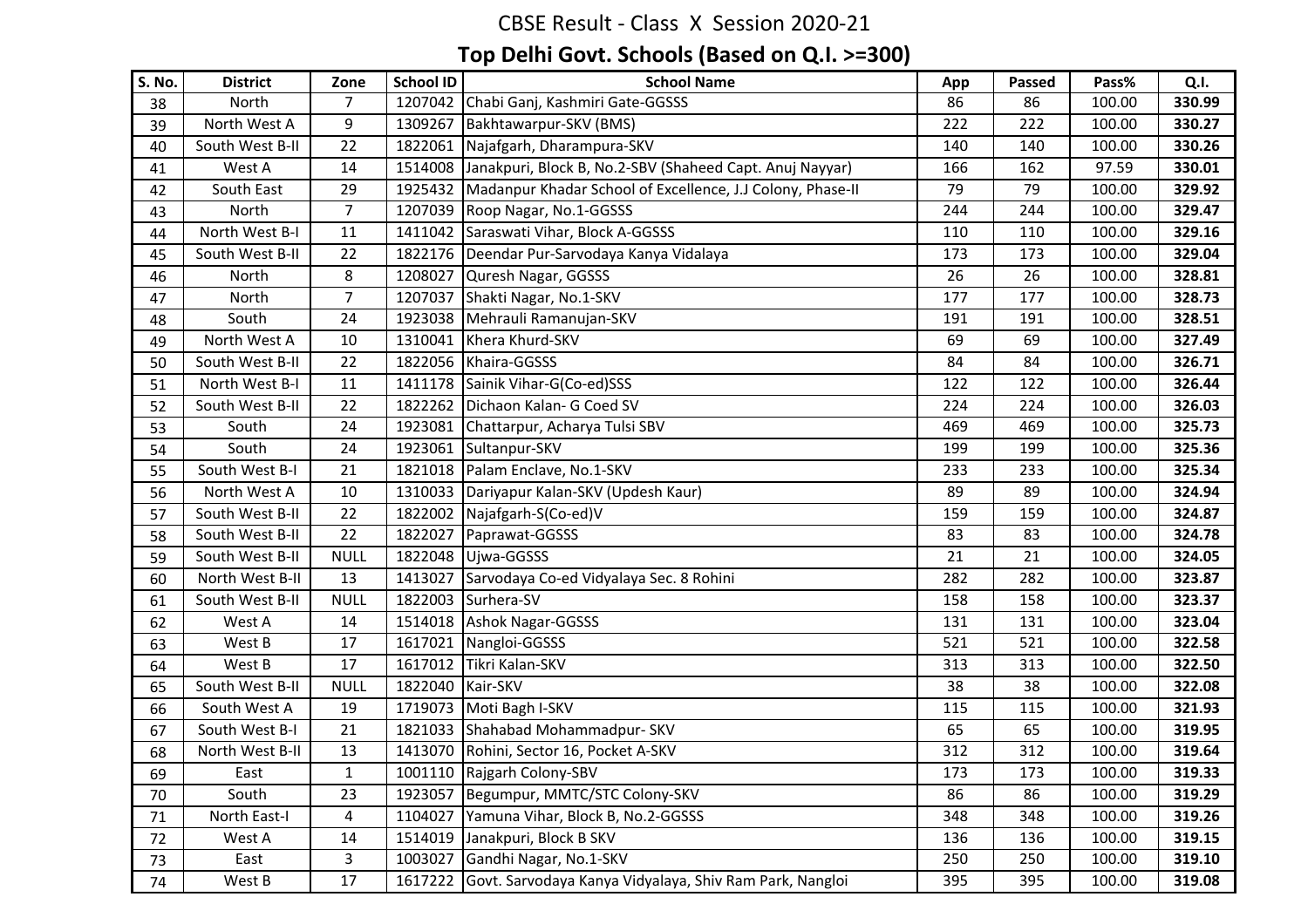| S. No. | <b>District</b> | Zone           | <b>School ID</b> | <b>School Name</b>                                      | App | <b>Passed</b> | Pass%  | Q.I.   |
|--------|-----------------|----------------|------------------|---------------------------------------------------------|-----|---------------|--------|--------|
| 75     | North West A    | 10             |                  | 1310036 Narela, No.1-SKV                                | 465 | 465           | 100.00 | 318.88 |
| 76     | West B          | 18             | 1618062          | Vikas Puri, Block A-SKV                                 | 346 | 346           | 100.00 | 318.85 |
| 77     | South West B-I  | 21             | 1821035          | Bijwasan, Bharthal Road, GGSSS                          | 376 | 376           | 100.00 | 318.75 |
| 78     | North West A    | 10             | 1310039          | Khera Kalan-SKV (Baba Nane Nath)                        | 96  | 96            | 100.00 | 318.75 |
| 79     | West B          | 18             | 1618064          | Janakpuri, Block A, No.2-GGSSS                          | 316 | 316           | 100.00 | 318.59 |
| 80     | South           | 23             | 1923055          | Pushp Vihar, M.B.Road-GGSSS                             | 263 | 263           | 100.00 | 318.43 |
| 81     | North West B-I  | 11             | 1411028          | Keshavpuram, No.1-SKV                                   | 191 | 191           | 100.00 | 318.24 |
| 82     | North           | $\overline{7}$ | 1207107          | Sham Nath Marg, Shaheed Amir Chand-SV                   | 258 | 258           | 100.00 | 318.02 |
| 83     | North West A    | 10             | 1310247          | Auchandi-SV                                             | 69  | 69            | 100.00 | 317.59 |
| 84     | East            | $\overline{2}$ | 1002023          | Mandawali-SKV No. 2                                     | 198 | 198           | 100.00 | 317.50 |
| 85     | East            | $\overline{2}$ |                  | 1002033 KalyanVas-SKV                                   | 302 | 302           | 100.00 | 317.41 |
| 86     | South West A    | 20             | 1720033          | Ghitorni-SKV                                            | 222 | 222           | 100.00 | 317.22 |
| 87     | South East      | 25             | 1925029          | Kalkaji, No.1-SKV (Veer Savarkar)                       | 315 | 315           | 100.00 | 316.88 |
| 88     | West B          | 18             | 1618316          | Vipin Garden- Govt. Co-ed SS                            | 164 | 164           | 100.00 | 316.56 |
| 89     | South West B-I  | 21             | 1821020          | Raj Nagar-II SKV                                        | 273 | 273           | 100.00 | 316.00 |
| 90     | West B          | 18             | 1618017          | Janakpuri - SKV No.1, C-Block                           | 235 | 235           | 100.00 | 315.72 |
| 91     | East            | 3              | 1003034          | Gandhi Nagar, No.2-GGSSS                                | 131 | 131           | 100.00 | 315.60 |
| 92     | North West B-I  | 11             | 1411043          | Rani Bagh-GGSSS                                         | 135 | 135           | 100.00 | 315.58 |
| 93     | South West A    | 20             | 1720181          | Vasant Kunj, D-Block- Sarvodaya (Co-ed) Sr. Sec. School | 56  | 56            | 100.00 | 315.55 |
| 94     | North West B-I  | 11             | 1411123          | Saraswati Vihar, Block C-SV                             | 179 | 179           | 100.00 | 315.40 |
| 95     | North West B-I  | 11             |                  | 1411026 Ashok Vihar, Phase I, Block H-SKV               | 213 | 213           | 100.00 | 315.29 |
| 96     | West B          | 18             | 1618018          | Janakpuri, Block A-SKV                                  | 275 | 275           | 100.00 | 314.99 |
| 97     | West A          | 15             | 1515025          | Tagore Garden, No.2-SKV                                 | 104 | 104           | 100.00 | 314.98 |
| 98     | South East      | 29             |                  | 1925031 Tuglakabad, Railway Colony-SKV (Rani Jhansi)    | 517 | 517           | 100.00 | 314.94 |
| 99     | South West B-I  | 21             | 1821032          | Bijwasan(Bharthal)SBV                                   | 308 | 308           | 100.00 | 314.93 |
| 100    | South West B-I  | 21             | 1821024          | Palam Enclave, No.3-GGSSS                               | 135 | 135           | 100.00 | 314.73 |
| 101    | North West B-II | 13             | 1413009          | Nizam Pur-G(Co-Ed)SSS                                   | 29  | 29            | 100.00 | 314.66 |
| 102    | South           | 23             | 1923004          | Mehrauli Qutab, Sarvodaya Bal Sr. Sec. Vidyalaya        | 183 | 183           | 100.00 | 313.84 |
| 103    | North           | $\overline{7}$ | 1207043          | Nicholson Road-GGSSS                                    | 41  | 41            | 100.00 | 313.78 |
| 104    | West A          | 14             | 1514017          | Vikas Puri, Distt. Centre-SKV                           | 136 | 136           | 100.00 | 313.65 |
| 105    | North West A    | 10             | 1310019          | Bawana-GBSSS                                            | 251 | 251           | 100.00 | 313.61 |
| 106    | North West A    | 10             |                  | 1310042 Bawana-SKV (Ravi Shankar)                       | 261 | 261           | 100.00 | 313.46 |
| 107    | North           | $\overline{7}$ | 1207008          | Shankaracharya Marg, Shahed Bhai Bal Mukand-SV          | 357 | 357           | 100.00 | 313.43 |
| 108    | West B          | 18             | 1618314          | Bindapur, No.2- GBSSS                                   | 180 | 180           | 100.00 | 313.23 |
| 109    | South West B-II | <b>NULL</b>    | 1822055          | Jaffarpur Kalan-S(Co-ed)V                               | 155 | 155           | 100.00 | 313.18 |
| 110    | South East      | 29             | 1925248          | Badarpur, No.3-GGSSS                                    | 382 | 382           | 100.00 | 312.85 |
| 111    | South           | 23             | 1923037          | Chirag Delhi-SKV                                        | 196 | 196           | 100.00 | 312.80 |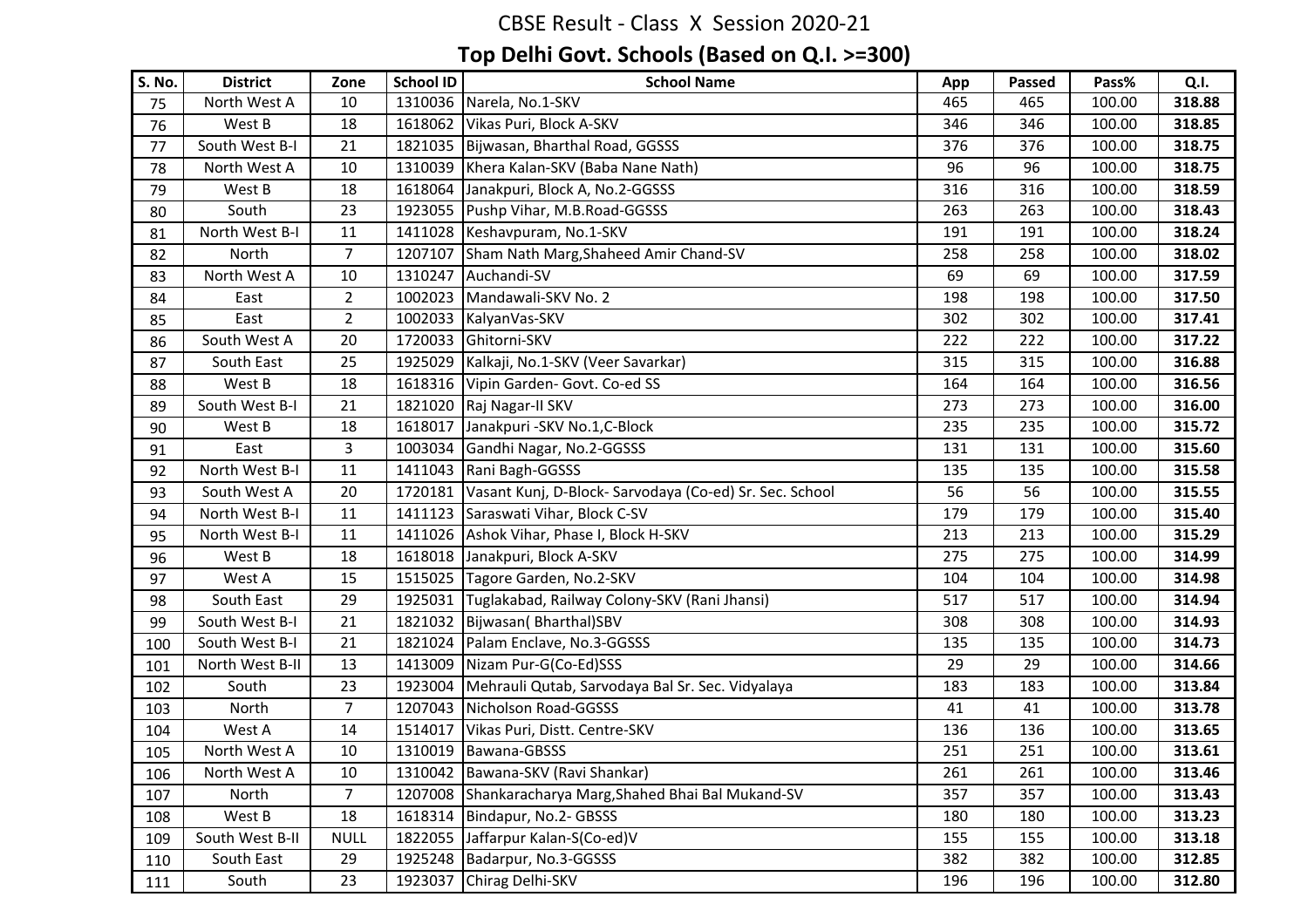| <b>S. No.</b> | <b>District</b> | Zone           | <b>School ID</b> | <b>School Name</b>                                          | App  | <b>Passed</b> | Pass%  | Q.I.   |
|---------------|-----------------|----------------|------------------|-------------------------------------------------------------|------|---------------|--------|--------|
| 112           | Central         | 27             | 2127179          | Lal Kuan, Zeenat Mahal, No.2-SKV                            | 70   | 70            | 100.00 | 312.73 |
| 113           | North East-I    | 4              | 1104019          | Ghonda, No.2-SKV                                            | 228  | 228           | 100.00 | 312.47 |
| 114           | East            | $\mathbf{2}$   | 1002036          | Mayur Vihar, Phase I, Pkt.IV-SKV                            | 216  | 213           | 98.61  | 312.47 |
| 115           | West B          | 17             | 1617028          | Peera Garhi Village- SKV                                    | 124  | 124           | 100.00 | 312.40 |
| 116           | South West B-I  | 21             | 1821279          | DWARKA SEC-17 GOVT CO-ED SARVODAYA VIDYALAYA                | 139  | 139           | 100.00 | 312.21 |
| 117           | West A          | 16             | 1516018          | Moti Nagar SKV                                              | 200  | 200           | 100.00 | 312.09 |
| 118           | West A          | 14             | 1514003          | Khyala, J.J. Colony, No.1-GBSSS                             | 188  | 188           | 100.00 | 311.93 |
| 119           | East            | $\overline{2}$ | 1002027          | Dallupura-SKV                                               | 703  | 703           | 100.00 | 311.09 |
| 120           | West B          | 18             | 1618067          | Vikas Nagar-G(Co-ed)SS                                      | 241  | 241           | 100.00 | 310.83 |
| 121           | East            | $\overline{2}$ | 1002034          | Mayur Vihar, Phase I, Pkt.II-SKV (Janaki Devi)              | 450  | 449           | 99.78  | 310.61 |
| 122           | North West B-I  | 11             | 1411041          | Pitampura, Block SU-GGSSS                                   | 126  | 126           | 100.00 | 310.60 |
| 123           | North           | 8              | 1208018          | Padam Nagar-SKV                                             | 86   | 86            | 100.00 | 310.43 |
| 124           | North West B-II | 13             | 1413078          | Karala-SKV                                                  | 276  | 276           | 100.00 | 310.42 |
| 125           | West A          | 15             | 1515001          | Jaidev Park-SV                                              | 213  | 212           | 99.53  | 310.32 |
| 126           | South West A    | 19             |                  | 1719002 Sarojini Nagar, No.1-SBV (Ganesh Shankar Vidyarthi) | 105  | 105           | 100.00 | 310.18 |
| 127           | South West A    | 19             | 1719027          | Sarojini Nagar, No.3-GGSSS                                  | 53   | 53            | 100.00 | 310.15 |
| 128           | South           | 23             | 1923051          | Lado Sarai-GGSS                                             | 79   | 79            | 100.00 | 310.09 |
| 129           | South East      | 25             | 1924027          | East of Kailash, No.2-SKV                                   | 144  | 144           | 100.00 | 310.08 |
| 130           | North West A    | 10             | 1310458          | Tikri Khurd-SBV                                             | 141  | 141           | 100.00 | 309.11 |
| 131           | North           | 8              |                  | 1208095 Shastri Nagar-SKV                                   | 173  | 173           | 100.00 | 308.86 |
| 132           | South West A    | 19             | 1719029          | Sarojini Nagar, No.1-SKV                                    | 85   | 85            | 100.00 | 308.74 |
| 133           | North West A    | 9              | 1309268          | Singhu-G(Co-Ed)SSS                                          | 143  | 143           | 100.00 | 308.38 |
| 134           | East            | $\overline{2}$ | 1002028          | East Vinod Nagar-SKV (Ravindra Thakur)                      | 479  | 479           | 100.00 | 308.32 |
| 135           | North West B-I  | 11             |                  | 1411030 Shakurpur, No.2-SKV                                 | 182  | 182           | 100.00 | 308.32 |
| 136           | South West B-II | 22             | 1822050          | Dichaon Kalan-GGSSS                                         | 30   | 30            | 100.00 | 308.13 |
| 137           | North West A    | 10             | 1310164          | Narela, Pocket 5 & 6-GGSSS                                  | 87   | 87            | 100.00 | 308.10 |
| 138           | North West A    | 9              |                  | 1309032 Shalimar Bagh, Block B(AH)-SKV                      | 137  | 137           | 100.00 | 307.68 |
| 139           | North West B-I  | 11             | 1411021          | Keshavpuram, Block A-SKV                                    | 137  | 137           | 100.00 | 307.56 |
| 140           | South West B-II | 22             | 1822058          | Pandawala Khurd-GGSSS                                       | 49   | 49            | 100.00 | 307.45 |
| 141           | East            | $\overline{2}$ | 1002001          | Mandawali-SBV (Veer Udham Singh) No. 1                      | 169  | 159           | 94.08  | 307.36 |
| 142           | West B          | 18             | 1618021          | Uttam Nagar, No.2-GGSSS                                     | 221  | 221           | 100.00 | 307.17 |
| 143           | East            | $\overline{2}$ |                  | 1002025 Trilokpuri, Block 20-SKV (Sharda Sen)               | 254  | 254           | 100.00 | 306.71 |
| 144           | West A          | 16             | 1516019          | Basai Darapur-SKV                                           | 148  | 148           | 100.00 | 306.65 |
| 145           | South West B-I  | 21             | 1821026          | Chhawla-SKV                                                 | 165  | 165           | 100.00 | 306.60 |
| 146           | South East      | 29             | 1925037          | Molar Band, No. 1- SKV                                      | 1177 | 1177          | 100.00 | 306.47 |
| 147           | South           | 24             | 1923063          | <b>AYA NAGAR-SKV</b>                                        | 364  | 364           | 100.00 | 306.35 |
| 148           | North West A    | 10             | 1310170          | Narela, No.2-SKV                                            | 330  | 318           | 96.36  | 306.33 |